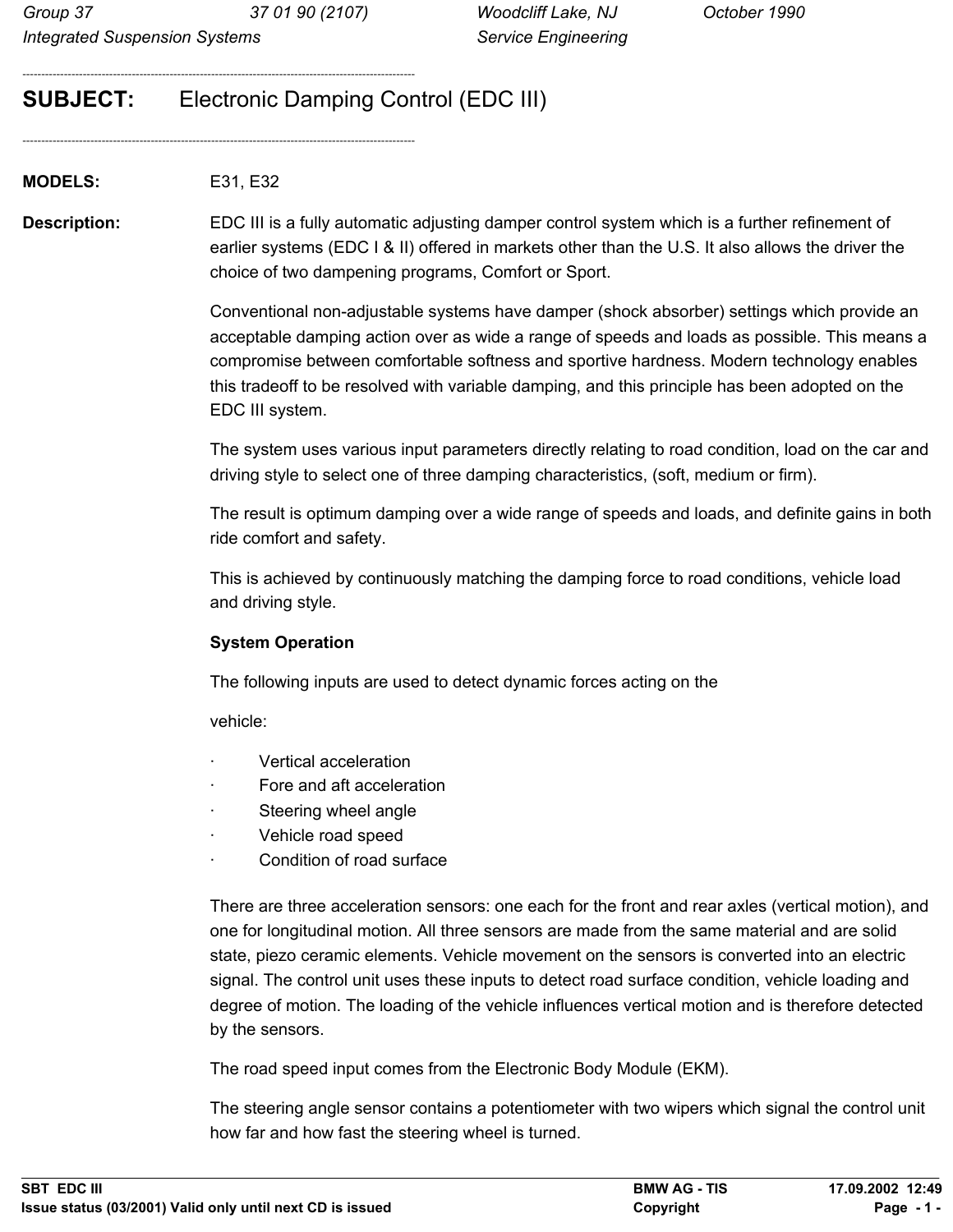



Motion Sensor Summary Steering Angle Sensor

The signals received from the sensors are processed by the control unit, which sends signals to solenoids on the front and rear shock absorbers. The system response can be varied by the driver by selecting the Sport (S) or the Comfort (K) position on the console mounted program switch.

# **Component Location**

- **Front-axle vertical acceleration sensor** This is installed on the right side of the wheel housing, close to the right-hand upper spring strut mount, behind the splash guard.
- **Rear-axle vertical acceleration sensor** This is installed on the right rear wheel arch, on top of the spring strut mount.
- **Longitudinal acceleration sensor** On the left rear wheel arch, next to the car jack storage location.
- **Steering angle sensor.** On the steering column (similar component for both the E31 and E32 but are not interchangeable).
- Solenoid valves. Two valves are mounted at the base of each strut assembly.
- · **Program switch** located on center console.
- **EDC III control unit and power relay** Both units are mounted in trunk on right side.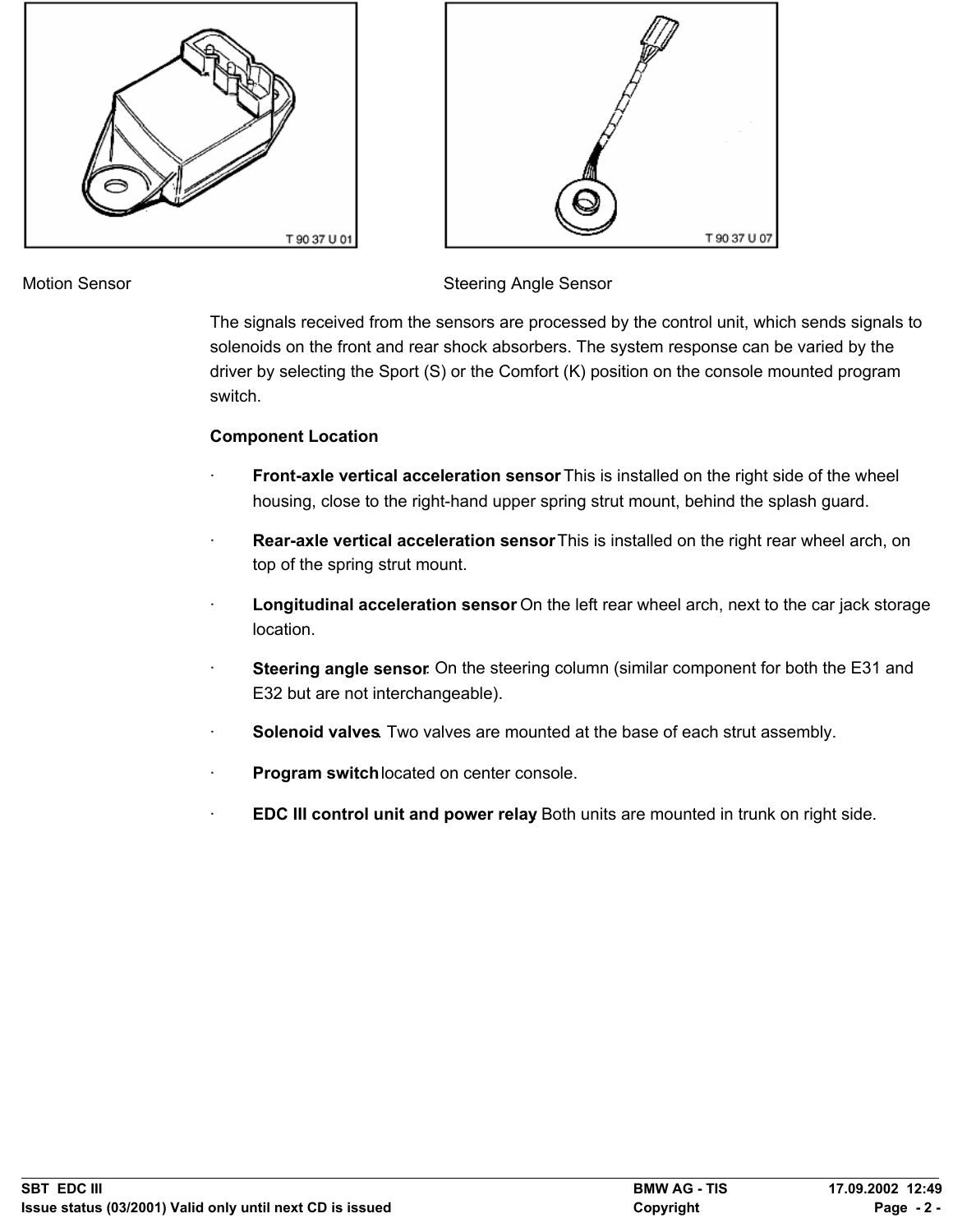

- 1 Front Solenoid Valves
- 2 Front Vertical Acceleration Motion Sensor
- 3 Rear Solenoid Valves
- 4 Rear Vertical Acceleration Motion Sensor
- 5 EDC Power Relay
- 6 EDC III Control Unit
- 7 Longitundinal Acceleration Sensor
- 8 Program Switch
- 9 Steering Angle Sensor

#### **Damper (Shock Absorber) Operation**

The dampers used on the EDC III system are similar to conventional twin tube dampers, but have two solenoid valves on each damper. These valves provide an additional passage for oil flow in the soft and medium modes of operation.

When the solenoids are de-energized, the damping valves are held closed by spring pressure. This represents the firm setting with oil flowing through the piston and base valves. One of the damping valves is energized for the soft setting and the second valve is energized for the medium setting.

Both valves are never energized simultaneously. Damping can be varied front to rear, but not side to side.

Shown below is a basic gas-charged damper. When the vehicle bounces, the damper travels thru the compression and rebound stages.

The damper, as illustrated, corresponds to the EDC III firm damper setting because the oil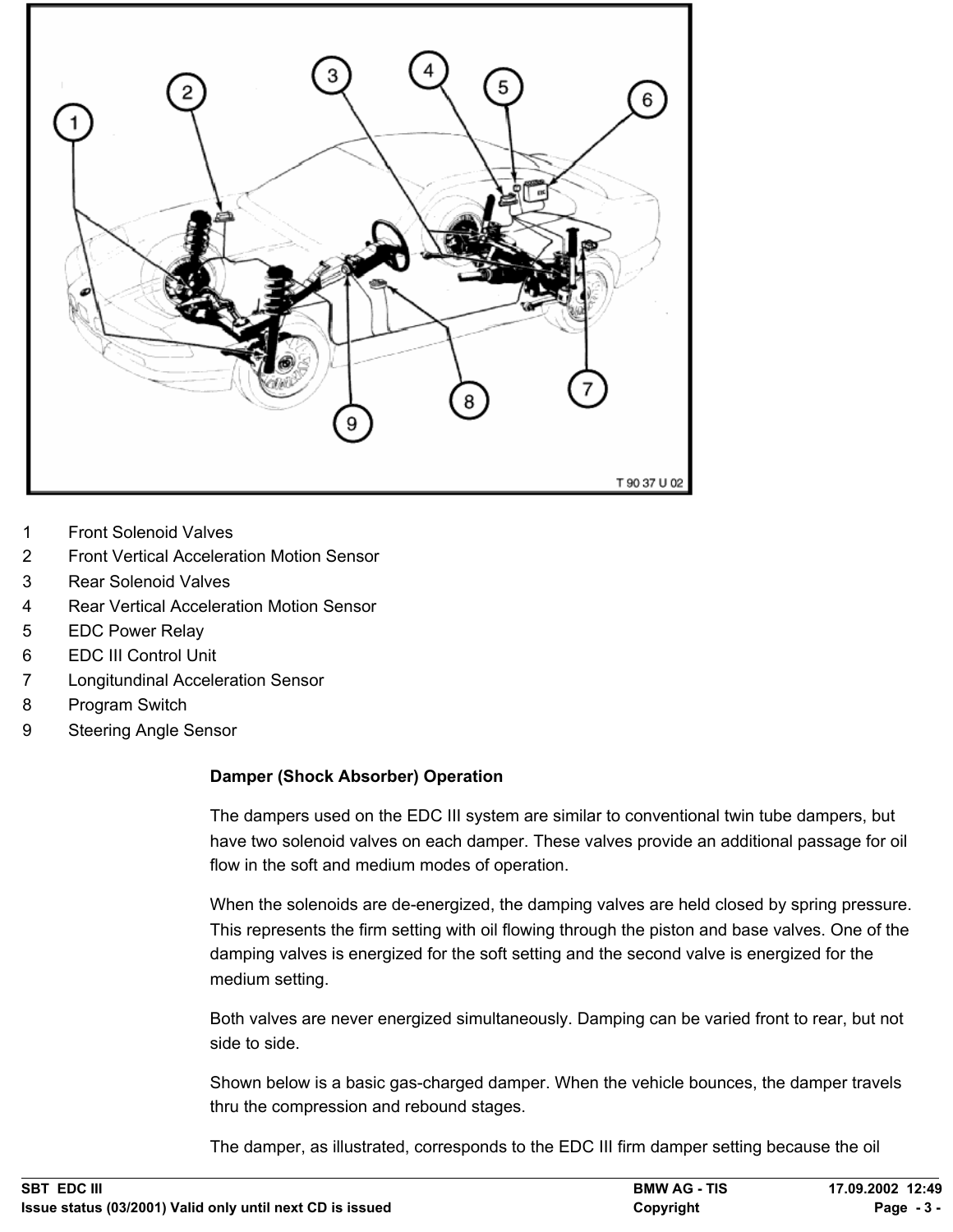transfer uses only mechanical one-way valves.

**Compression Stage Compression Stage Rebound Stage** 



The EDC III system can provide softer damping rates (soft, medium) by energizing solenoid valves which allow additional oil volume to be transferred.

The EDC III solenoid operation is identical for both soft and medium settings. The soft solenoid has a larger orifice so more oil can pass through the energized solenoid.

| Soft Setting =        | Soft solenoid energized =                            | Maximum oil transfer |
|-----------------------|------------------------------------------------------|----------------------|
| Medium $=$<br>Setting | Medium solenoid = Moderate oil transfer<br>energized |                      |
| Firm Setting $=$      | No solenoids energized =                             | No oil transfer      |

**Compression Stage Compression Stage Rebound stage**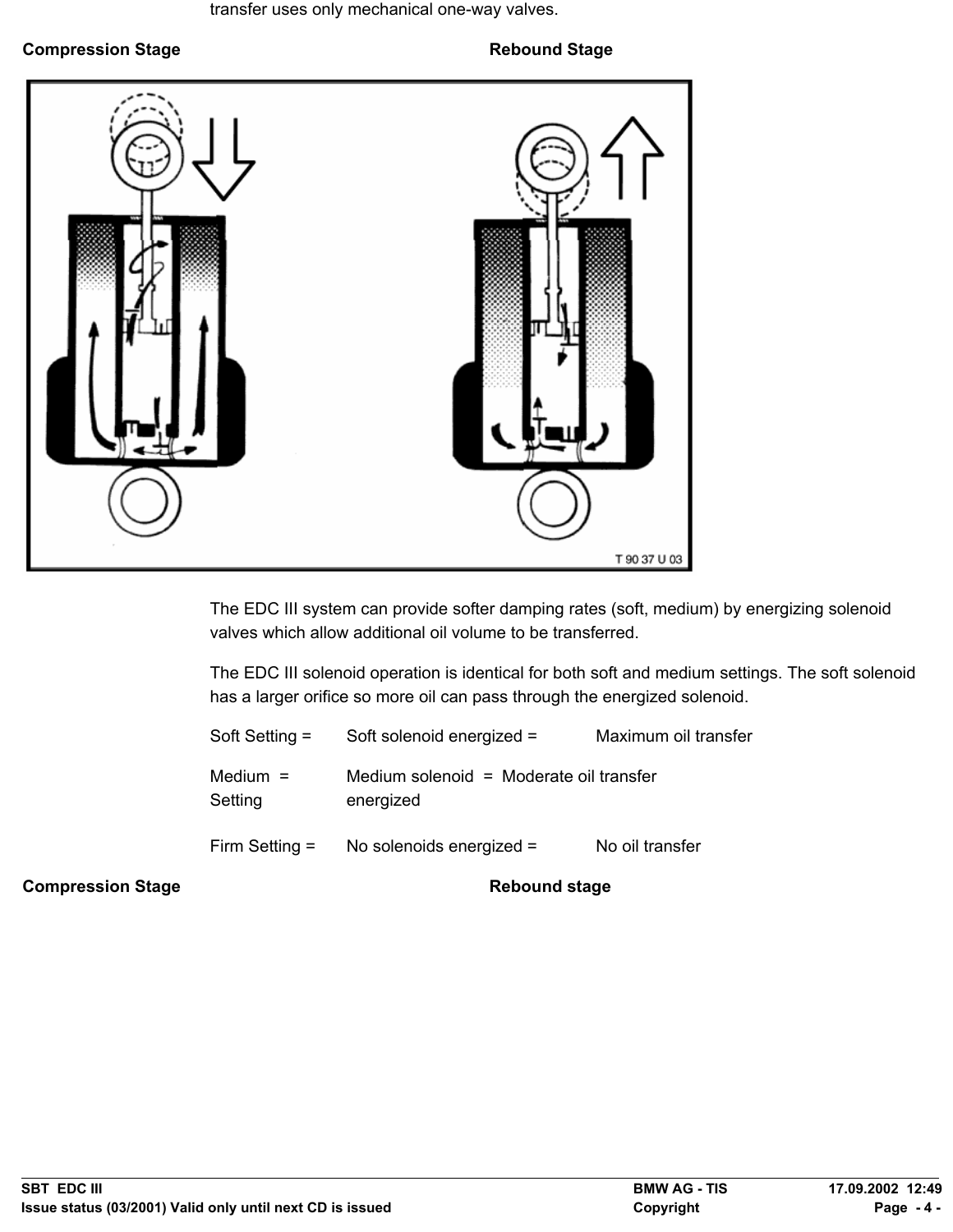

1 Power

2 EDC III Power Control Unit

## **Program Selection**

The two-position console mounted switch enables the driver to choose between the Comfort (K) program and the Sport (S) program. The only indication of program selection is the switch position.



#### **Comfort Program**

When the comfort program is selected, the priority setting is for soft damping. Any changes to dynamic movement detected by the sensors will allow the system to switch to either medium or firm depending on how severe the dynamic changes are. The system will automatically switch back to the soft setting when conditions warrant. This results in an ideal combination of maximum comfort and optimum driving responsiveness.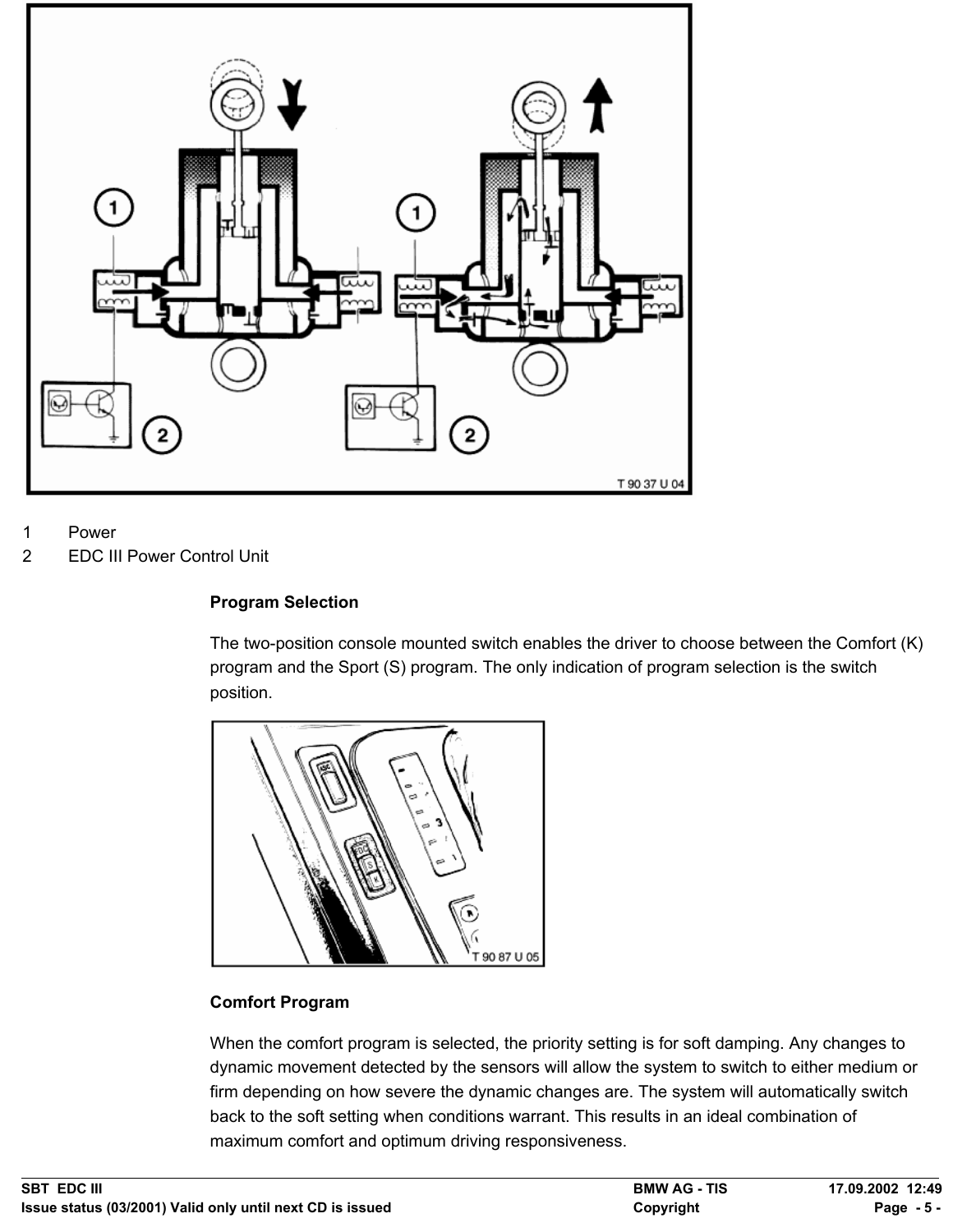#### **Sport Program**

When the sport program is selected, only the medium and firm damping settings are used. The control unit selects the medium setting until dynamic changes require a higher damping force to maintain stability. The program characteristics allow the firm setting to be selected sooner and held longer than the comfort program.



#### **System Monitoring**

All operating cycles and sensor inputs are checked by the control unit for plausibility and function. Any faults that might occur are stored in a defect memory according to their priority.

In the event of certain faults, the control unit selects the "medium" damping setting.

The following faults will cause the control unit to select the medium setting:

- Steering angle sensor e.g. bent wiper in sensor (signals do no match; max. deviation 30°) or temporary signal disturbance
- Steering angle sensor e.g. contact difficulties, wiper on conductor of potentiometer, loose contact in connector
- Steering angle sensor e.g. broken locating pin (sensor always supplies same signal), steering angle sensor not fitted